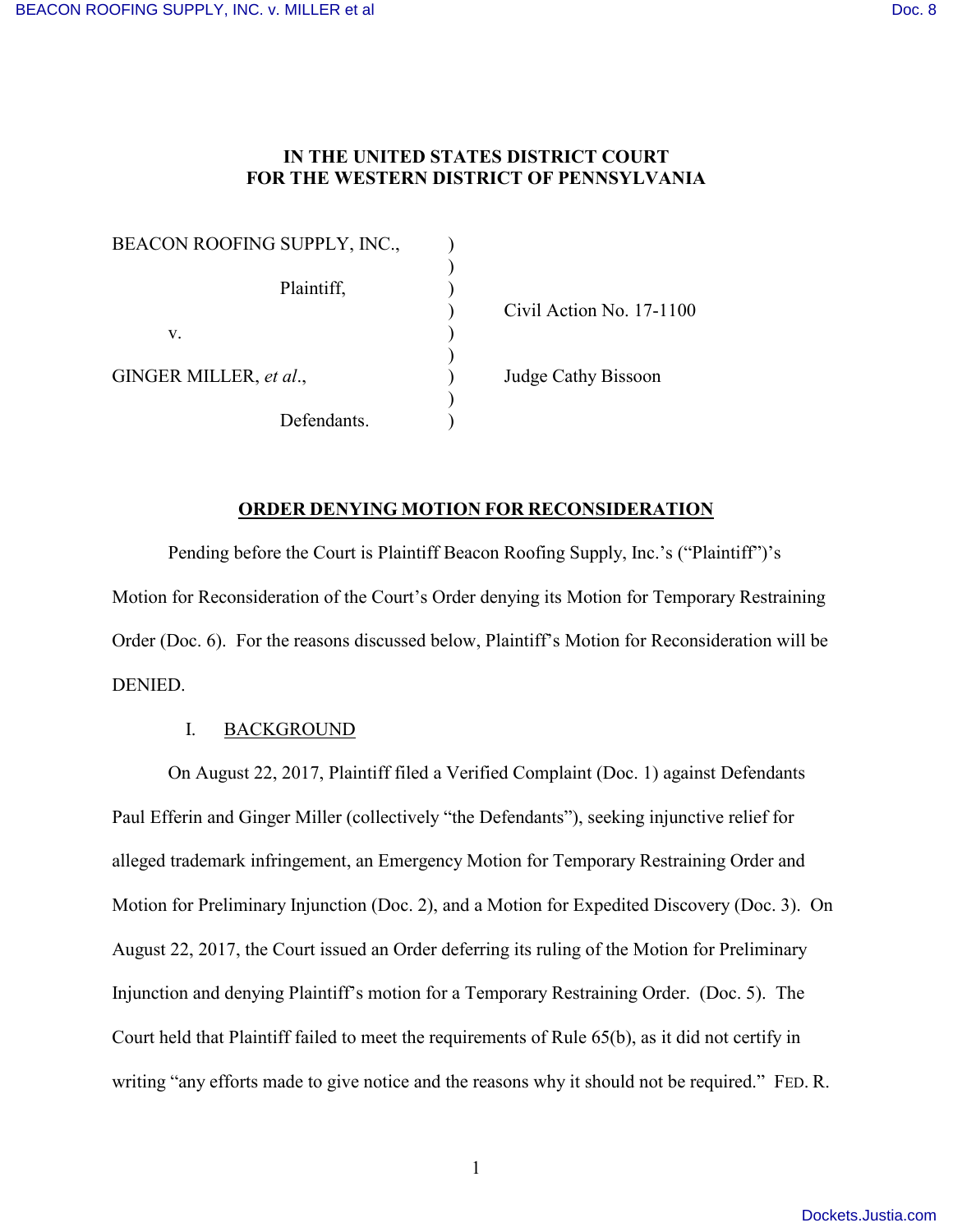CIV. P.  $65(b)(1)(B)$ .

On August 22, 2017, Plaintiff filed a Motion for Reconsideration and an Affidavit of Notice of Proceedings signed by Plaintiff's counsel. (Docs. 6 and 7). The Affidavit states that Plaintiff's counsel provided actual notice to Defendants of this lawsuit through: telephone discussions with Defendant Paul Efferin (Doc. 7 at ¶¶ 3, 10), telephone discussions with Defendant Miller's former counsel, Brent McCune (Id. at ¶ 5), email communications with Mr. McCune (Id. at  $\lceil 5 \rceil$ ), delivery via U.S. First Class Mail of copies of the pleadings in this case to Defendants' respective addresses (Id. at ¶ 8), and delivery of a text message to Defendant's telephone number notifying them of the lawsuit (Id. at ¶ 9). Based on Plaintiff's counsel's communications with Defendants, Plaintiff "believes that the Defendants received notice of these proceedings and chose not to participate therein, thereby necessitating reconsideration of the Motion for Temporary Restraining Order." (Doc. 6 at ¶2).

#### II. ANALYSIS

A proper motion for reconsideration "must rely on one of three grounds: (1) an intervening change in controlling law; (2) the availability of new evidence; or (3) the need to correct clear error of law or prevent manifest injustice." Lazaridis v. Wehmer, 591 F.3d 666, 669 (3d Cir. 2010) (citing N. River Ins. Co. v. CIGNA Reinsurance Co., 52 F.3d 1194, 1218 (3d Cir. 1995)). As noted, Plaintiff seeks reconsideration of the Court's denial of its Motion for a Temporary Restraining Order based on its attorney's Affidavit showing that it has provided actual notice to Defendants.

Rule 65(b)(1) provides that a "court may issue a temporary restraining order without written or oral notice to the adverse party or its attorney only if: (A) specific facts in an affidavit or a verified complaint clearly show that immediate and irreparable injury, loss, or damage will

2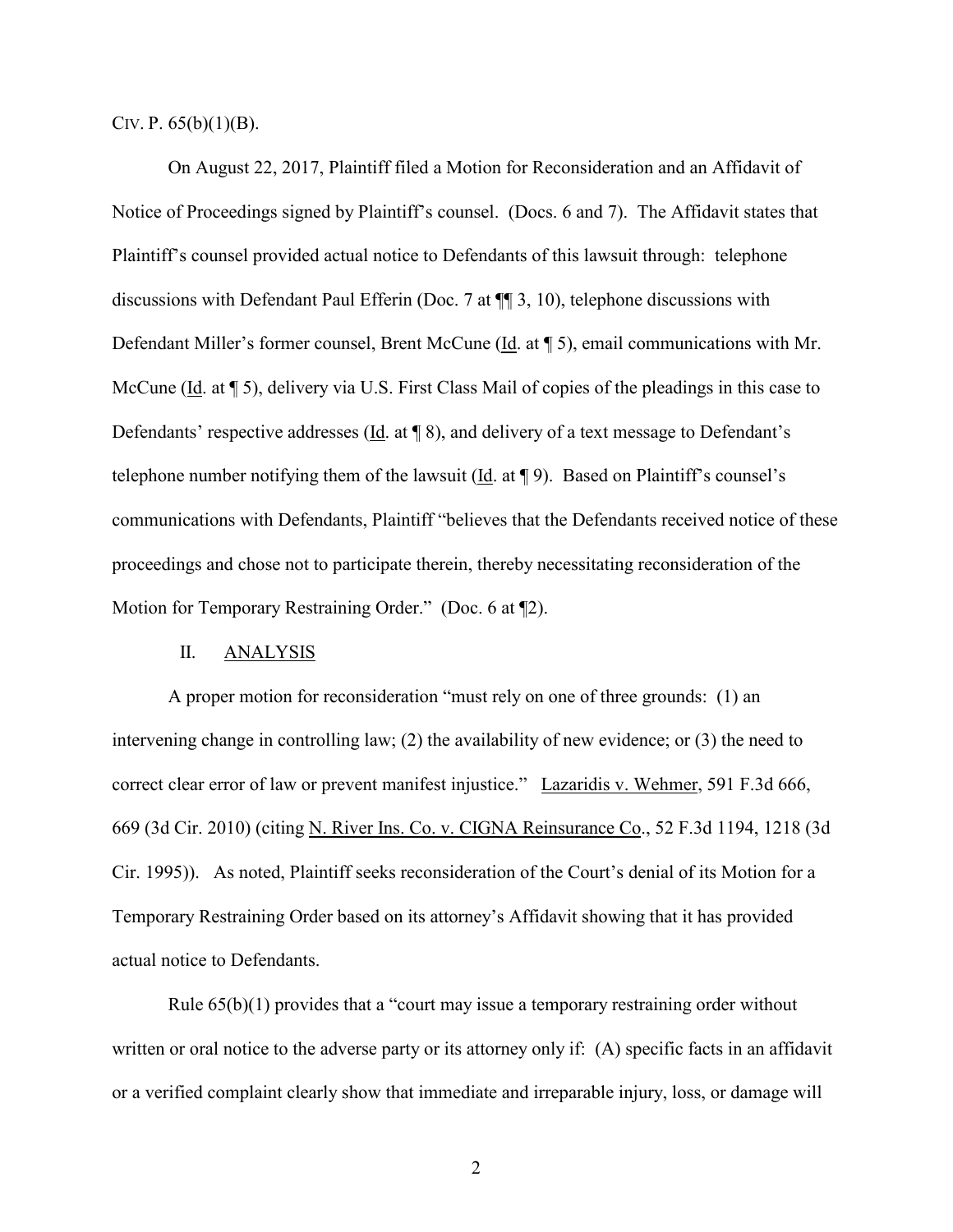result to the movant before the adverse party can be heard in opposition; and (B) the movant's attorney certifies in writing any efforts made to give notice and the reasons why it should not be required." FED. R. CIV. P. 65(b)(1). Based on the current record, Plaintiff fails to satisfy both the above elements.

First, the Affidavit submitted by Plaintiff's attorney does not demonstrate that he made "efforts to give notice" to Defendants and *failed*, thus requiring the Court to "issue a temporary restraining order without written or oral notice" to Defendants. To the contrary, the Affidavit clearly shows that Plaintiff's counsel has succeeded in providing actual notice of this lawsuit to Defendants. (See generally Doc. 7). Accordingly, Rule 65(b) is inapplicable, as it applies only to the issuance of a temporary restraining order "without written or oral notice to the adverse party or its attorney." FED. R. CIV. P.  $65(b)(1)$ .

Second, the Court finds that the current pleadings do not contain "specific facts [that] ... clearly show that immediate and irreparable injury, loss, or damage will result to the movant before the adverse party can be heard in opposition." FED. R. CIV. P.  $65(b)(1)(A)$ . The Court of Appeals for the Third Circuit has held that "a party bringing a claim under the Lanham Act is not entitled to a presumption of irreparable harm." Ferring Pharm., Inc. v. Watson Pharm., Inc., 765 F.3d 205, 210 (3d Cir. 2014). Instead, a party seeking a preliminary injunction in a Lanham Act case must make a "'clear showing'" that it is likely to suffer irreparable harm if an injunction is not granted. Id. at 217 (quotations omitted). In its Verified Complaint, Plaintiff puts forward only perfunctory allegations of harm, stating that "Defendants' trade names risk creating a mistaken association by members of the public with Beacon causing an increasing and very serious problem not only infringing on Beacon's registered trademarks, but also threatening the good will of Beacon's name." (Doc. 1 at ¶ 18). However, this rote recitation of the types of

3